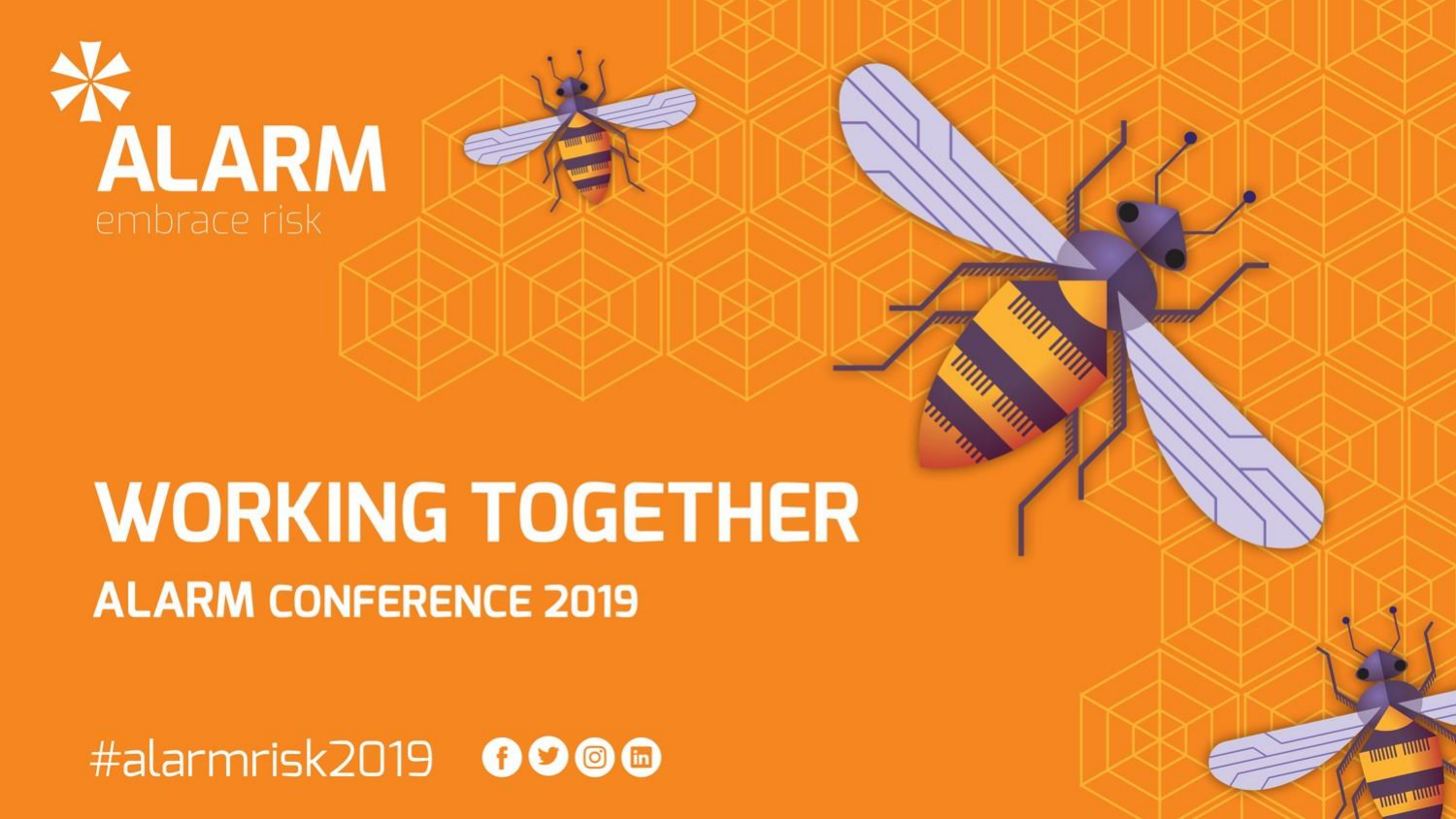



#alarmrisk2019 0000

©

## **The Application of Dynamic Risk Assessment**

### Edmund Jacobs Head of Health, Safety & Security LONDON AMBULANCE SERVICE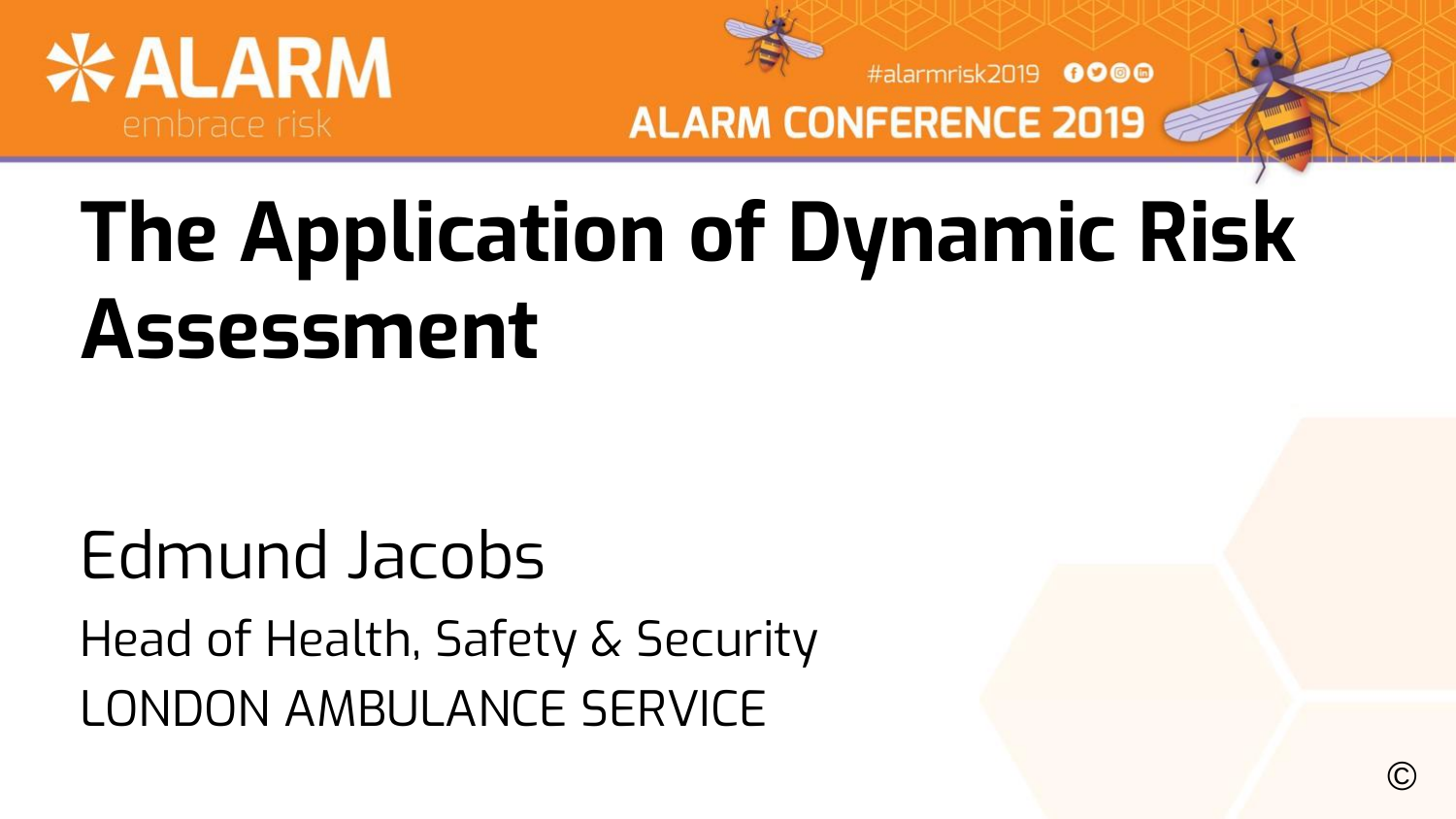

#alarmrisk2019 0000 **ALARM CONFERENCE 2019** 

### **Glenridding Beck Incident 26th May 2002**

- Schoolboy Max Palmer drowning
- HSE recommended that activity leaders be:

*"competent in dynamic risk assessment for the activity, so that they can continuously evaluate the implications of changing conditions"*

This led to the HSE serving a number of Improvement Notices

"*even when all reasonably practicable precautions have been taken to deal with foreseeable risks, work related injuries, cases of ill health and deaths could still occur"*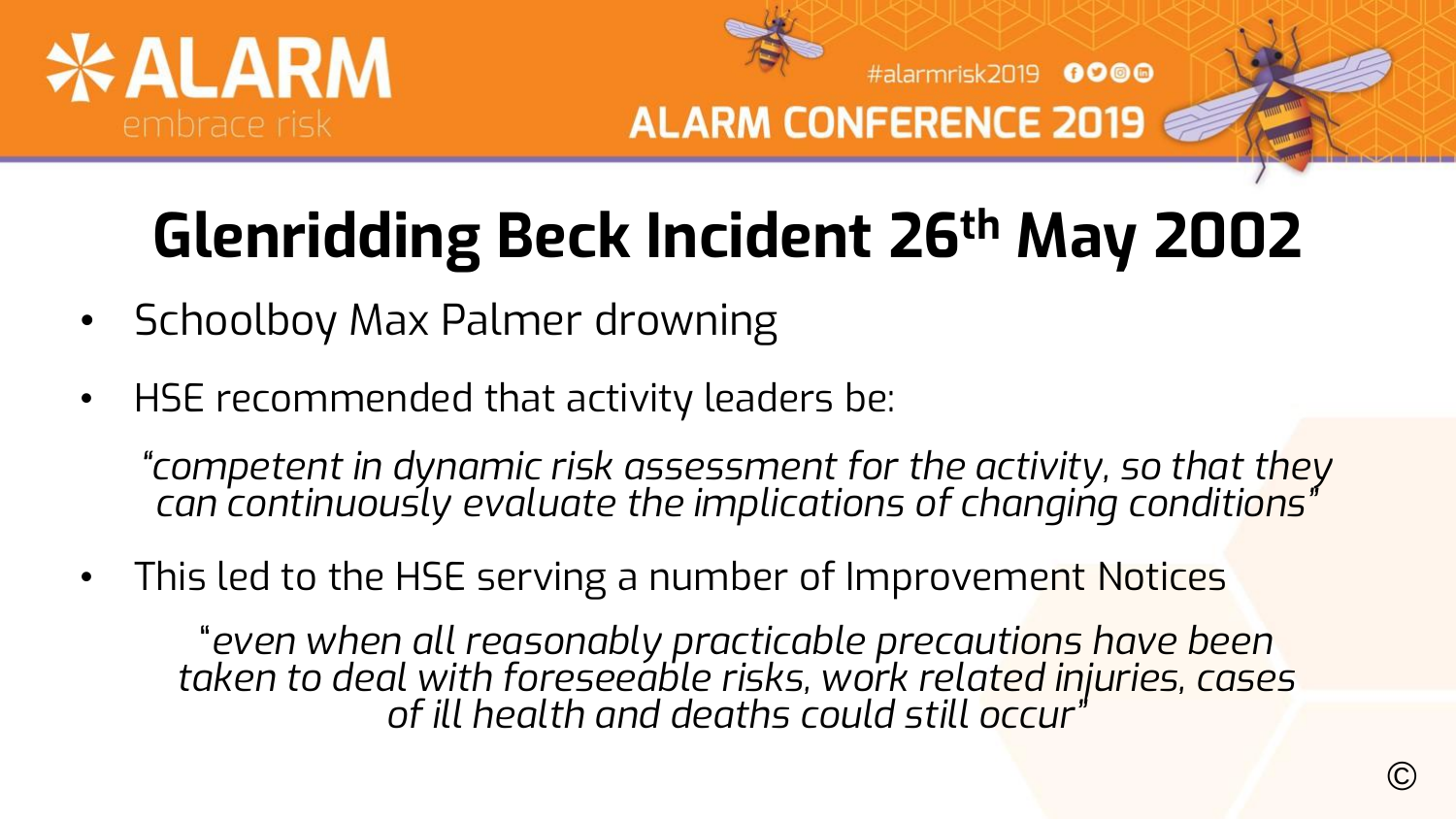



#alarmrisk2019 0000

### **Brief History of Dynamic Risk Assessment (DRA)**

Where did the term 'dynamic risk assessment' come from?

- Fire Service refocussed its challenge on managing fire-fighter risk following a number of deaths
- The Fire Service introduced the concept of DRA in the early 1990's as a means to manage operational risk in dynamic situations
- The emergence of naturalistic decision-making and recognition primed decisionmaking
- The need for rapid assessments in dynamic situations is undertaken by range of organisations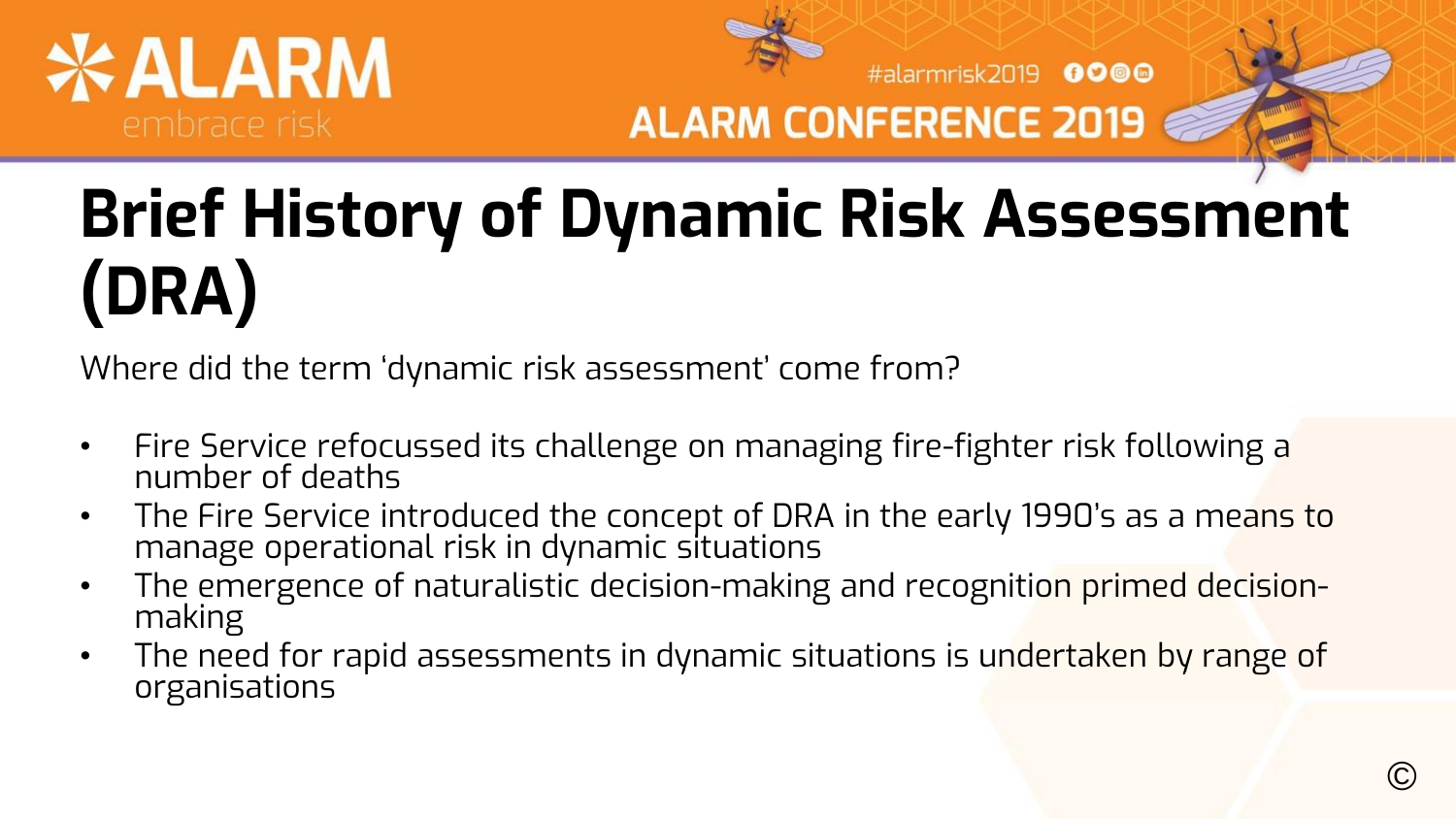



#alarmrisk2019 0000

### **DRA Concepts**

- DRA is concerned with on-the-spot decision making
- What are the risk profiles of organisations that operate in dynamic situations
- Links between 'strategic', 'predictive' and 'dynamic' risk and decision-making
- DRA provides a framework for risk-based decision making
- Risk in itself is not dynamic!
- Strong basis of risk assessment and a risk management  $Structure$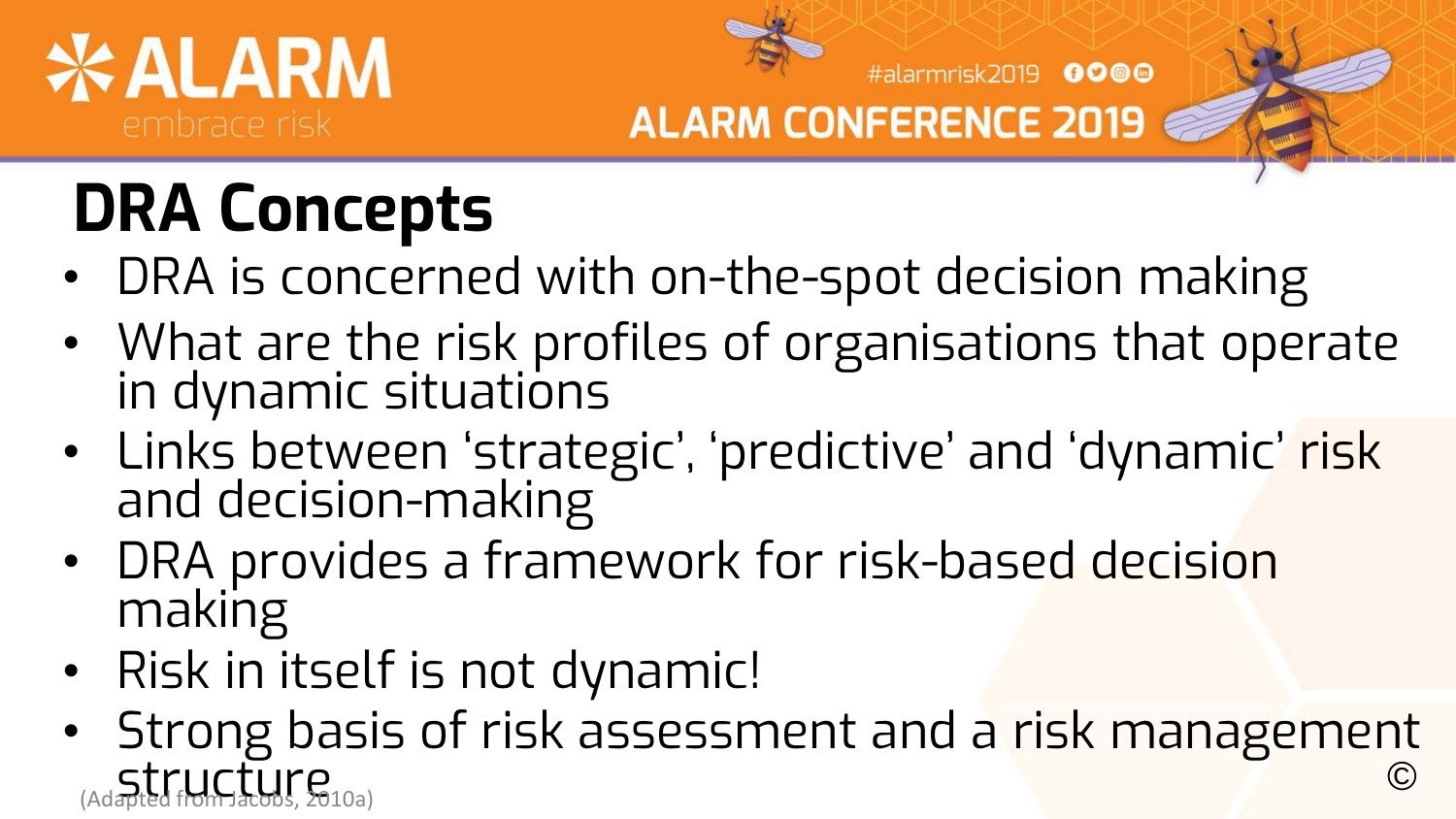



#alarmrisk2019 0000

### **Original DRA Definition**

How 'dynamic risk assessment' was defined?

The Fire & Rescue Service defined DRA as:

*"the continuous assessment of risk in the rapidly changing circumstances of an operational incident, in order to implement the control measures necessary to ensure an acceptable level of safety"*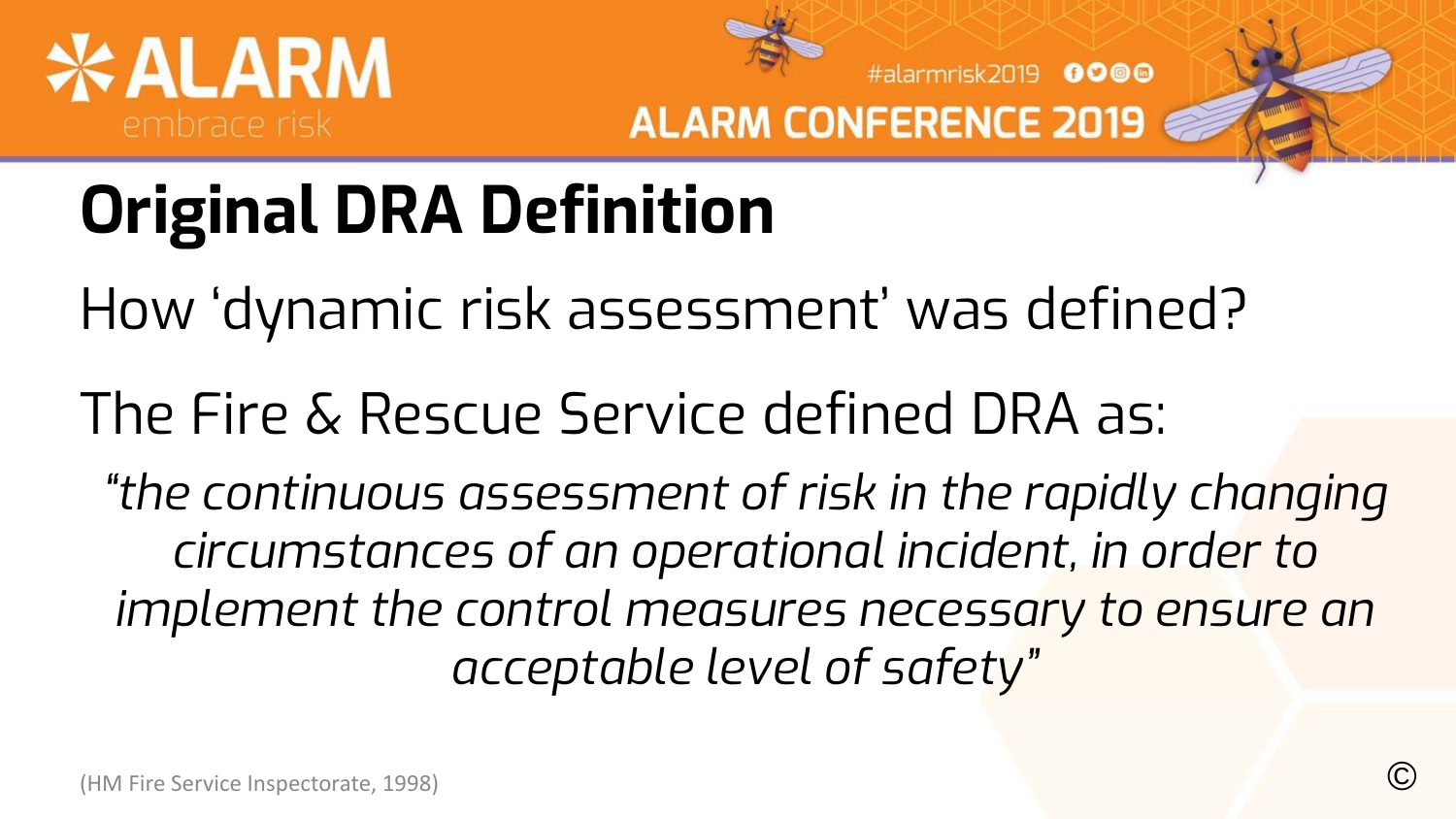



#alarmrisk2019 0000

### **Some misconceptions of DRA**

- DRA is only applicable in 'blue light' emergency services!
- DRA seen as a substitute for predictive risk assessments
- The concept of DRA is a standalone approach to making decisions
- We only need to train front line staff in DRA methodology!
- We should apply DRA to every situation
- I've done my DRA, so I'm covered!  $($ Jacobs, 2010a)  $\bigcirc$   $\bigcirc$   $\bigcirc$   $\bigcirc$   $\bigcirc$   $\bigcirc$   $\bigcirc$   $\bigcirc$   $\bigcirc$   $\bigcirc$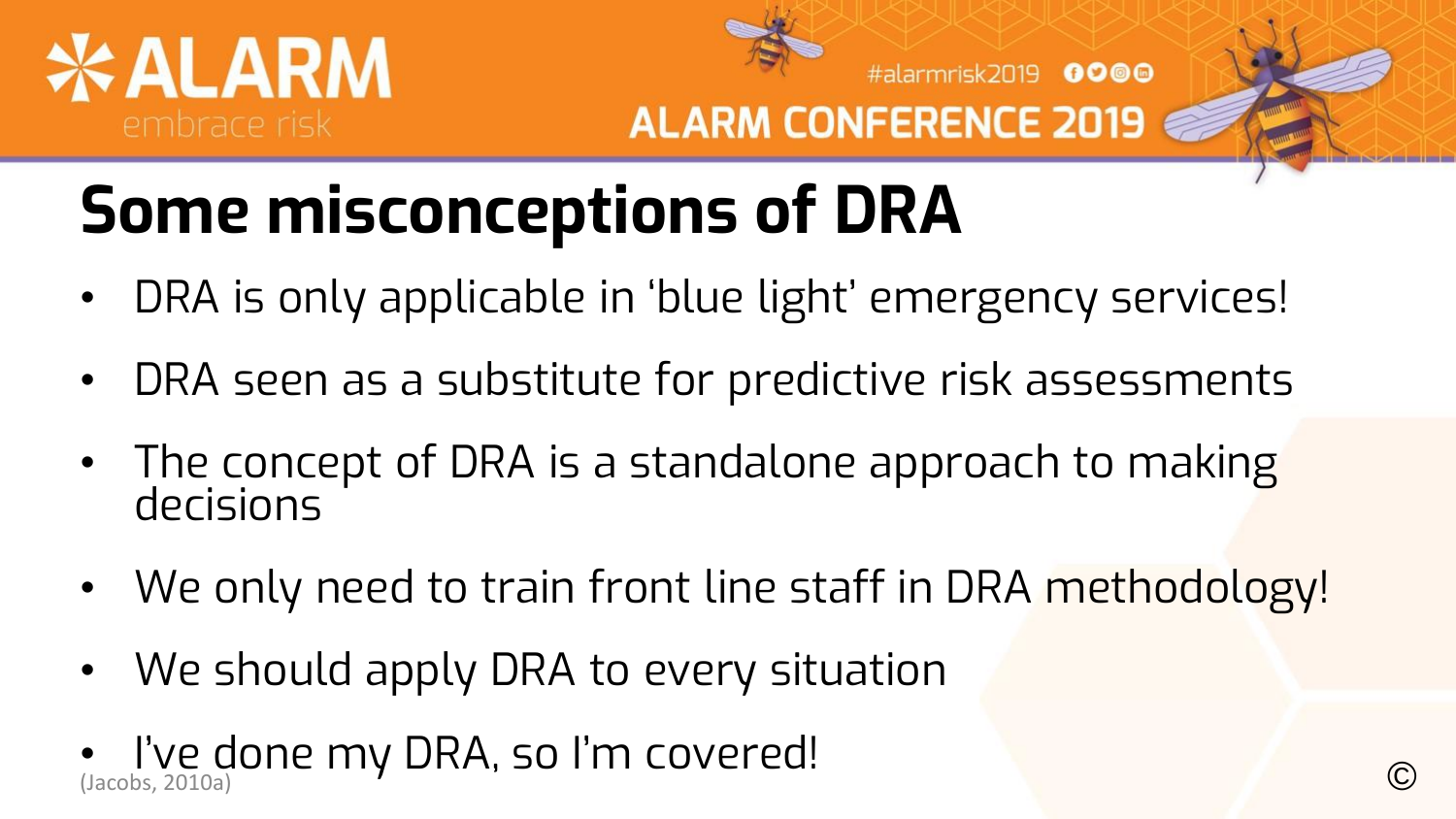

#alarmrisk2019 0000

### **The importance of the HSE: 5 Steps to 'Predictive' Risk Assessment**

- Step 1: Identify the hazards
- Step 2: Decide who might be harmed and how
- Step 3: Evaluate the risks and decide on precautions
- Step 4: Record your findings and implement them
- Step 5: Review your assessment and update if necessary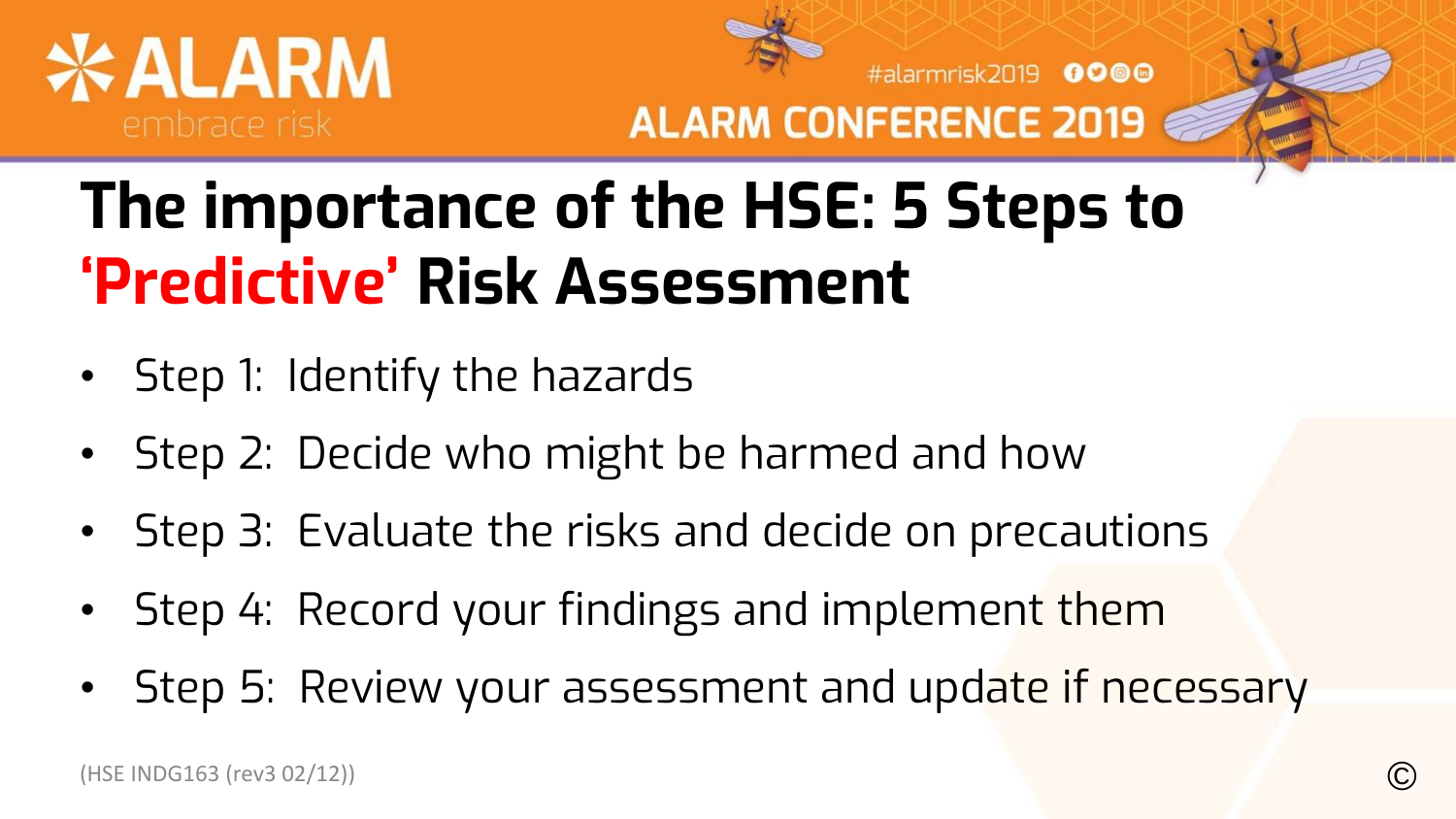



#alarmrisk2019 0000

### **The 6 Steps to: 'Dynamic' Risk Assessment**

- Step 1: Evaluate the situation
- Step 2: Introduce / declare tactical mode
- Step 3: Select safe systems of work
- Step 4: Assess the chosen systems of work (can you proceed?)
- Step 5: If not, introduce additional controls measures
- Step 6: Re-assess systems of work and add additional Control measures (Fire Service Manual, 2008) ©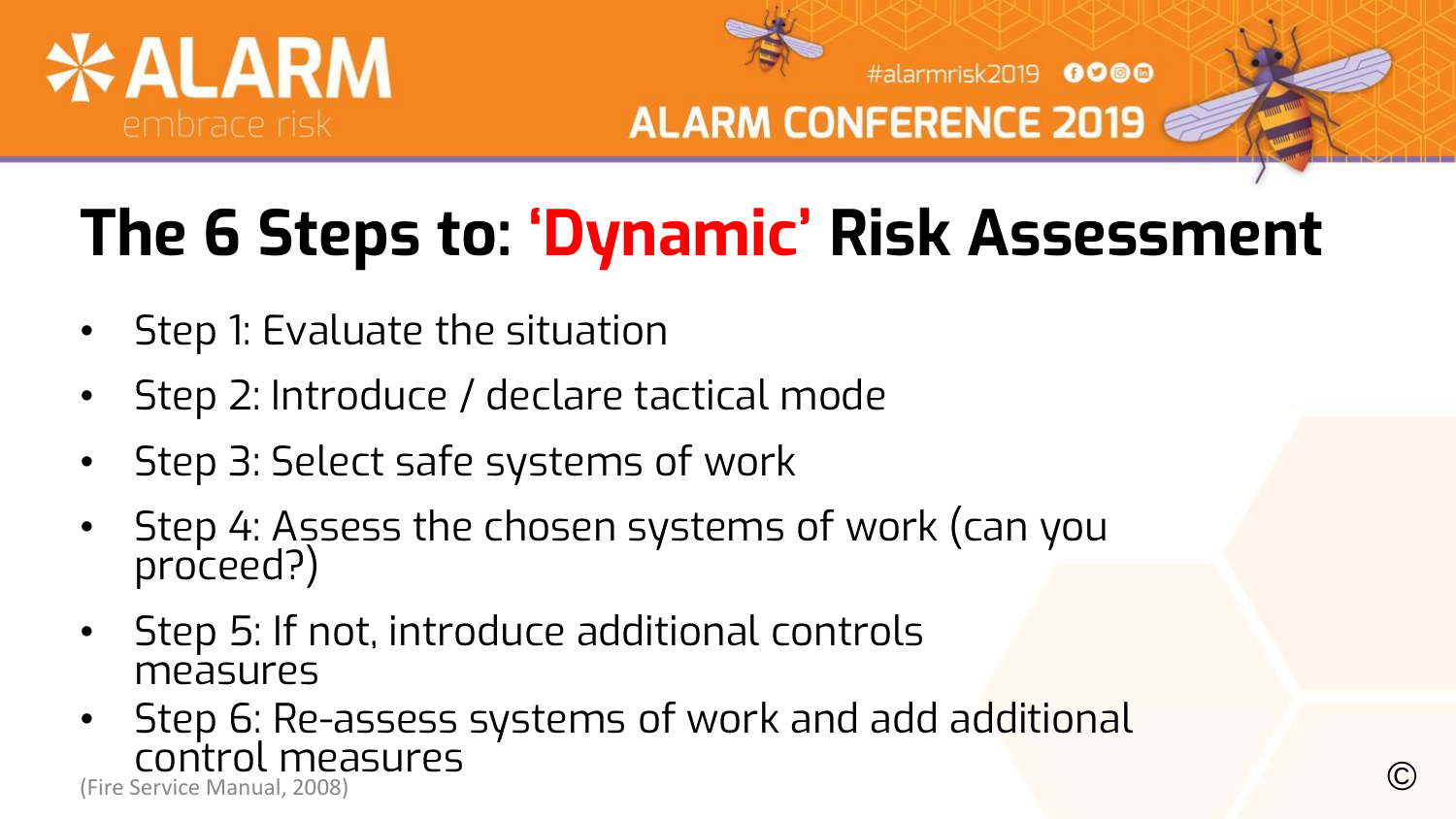

#alarmrisk2019 0000

### **Integrating Risk Management at all Organisational levels**

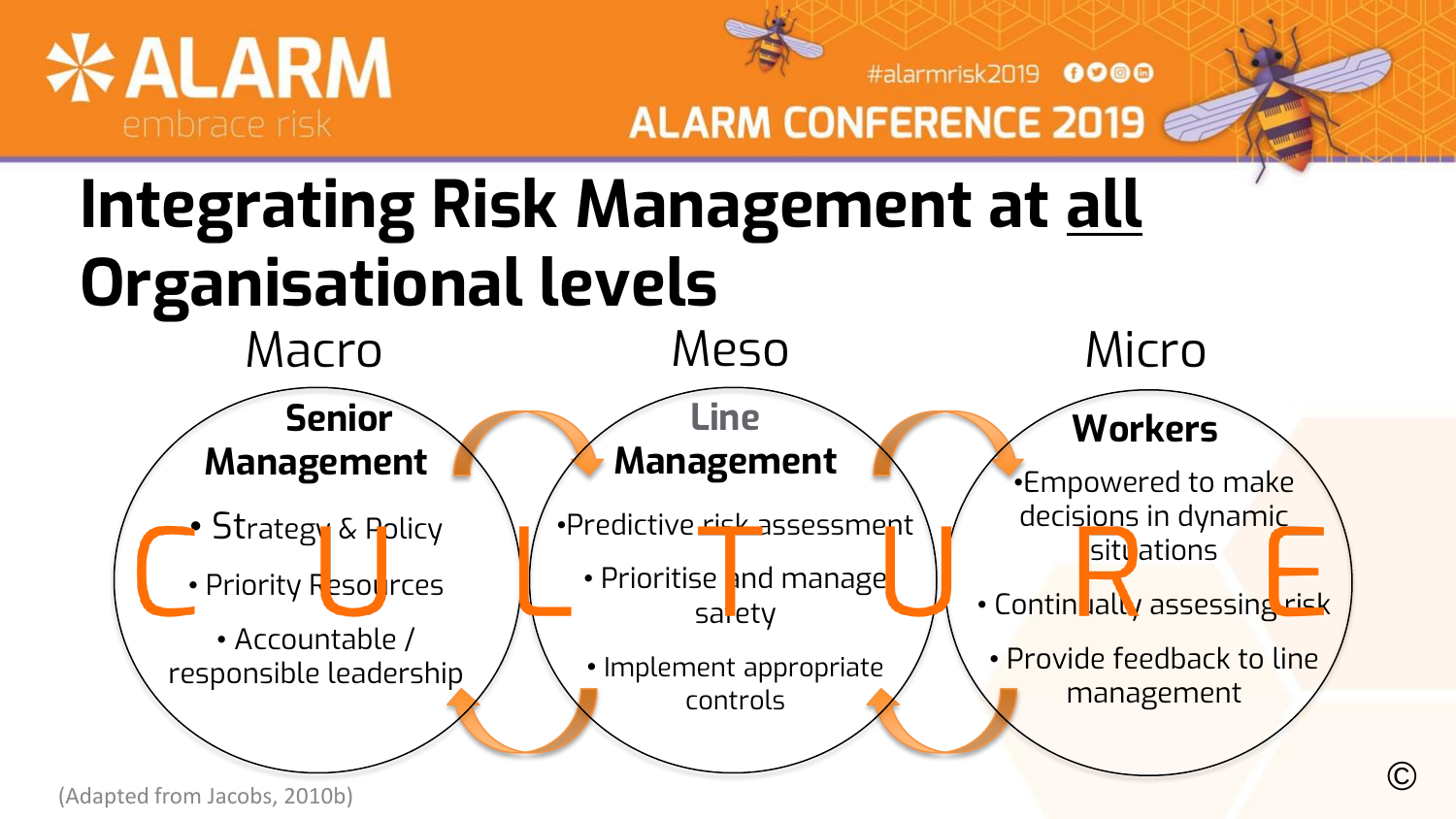

#alarmrisk2019 0000 **ALARM CONFERENCE 2019** 

### **Dynamic Risk Assessment - Case Law**

Cornish Glennroy Blair-Ford v CRS Adventures Ltd

- Issue of liability following disabling injury at an outdoors activity
- Claimant took part in a 'welly-wanging' activity as part of a Mini-Olympic event
- Claimant argued that the risk was foreseeable and that the method of throwing that he was instructed to use was unsafe
- Defendant's case argued the application of DRA as part of risk assessment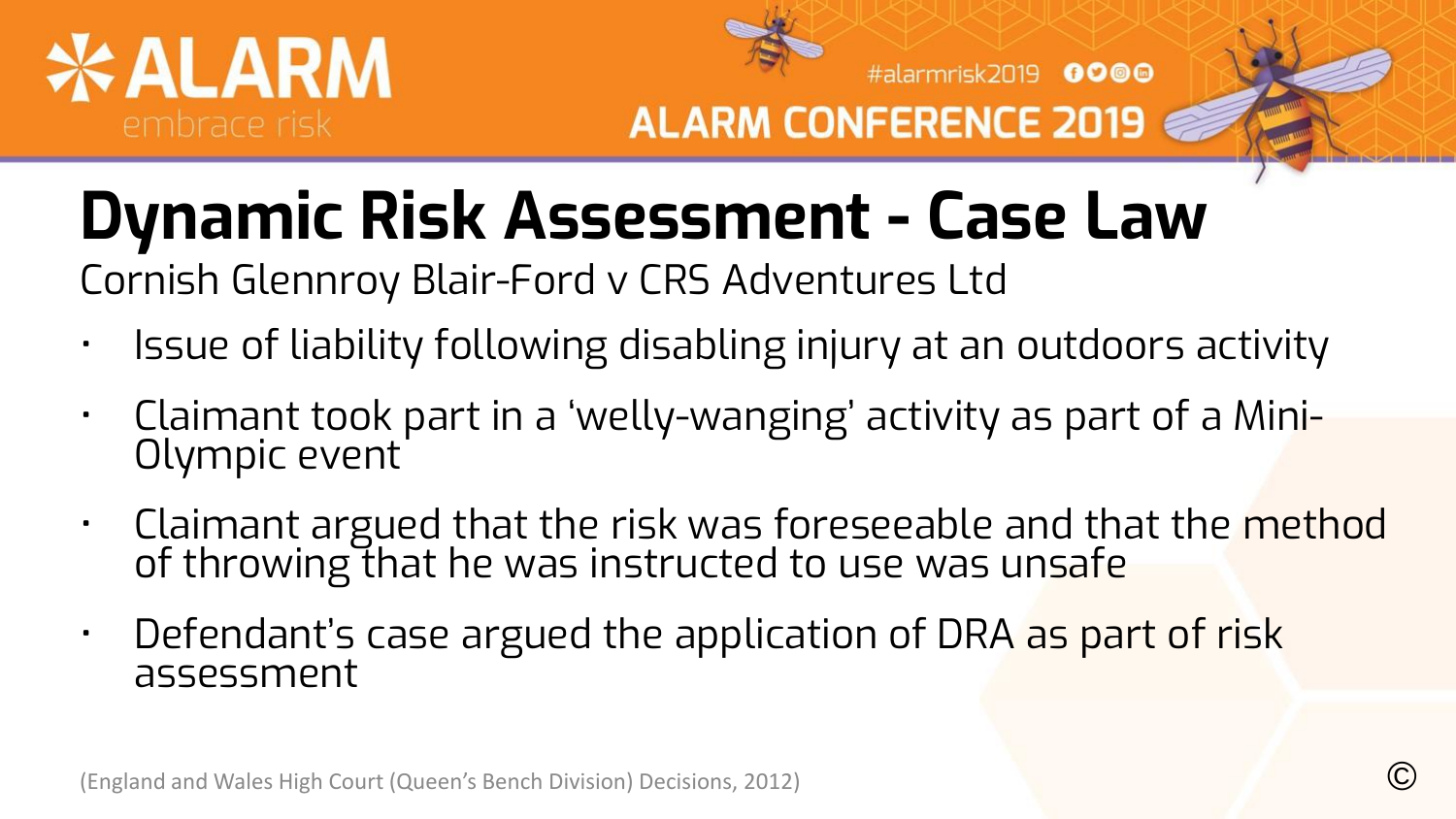

#alarmrisk2019 0000

### **Key features of Judge's decision:**

- Previous Company safety performance
- Predictive Risk Assessment in place for Mini-Olympics
- Unforeseen risk negated the need for a specific risk assessment
- Due to various factors (e.g. uneven ground) the Judge concluded that DRA was suitable
- Based on DRA, Judge found there was no need to modify activity
- Judgement in favour of the defendant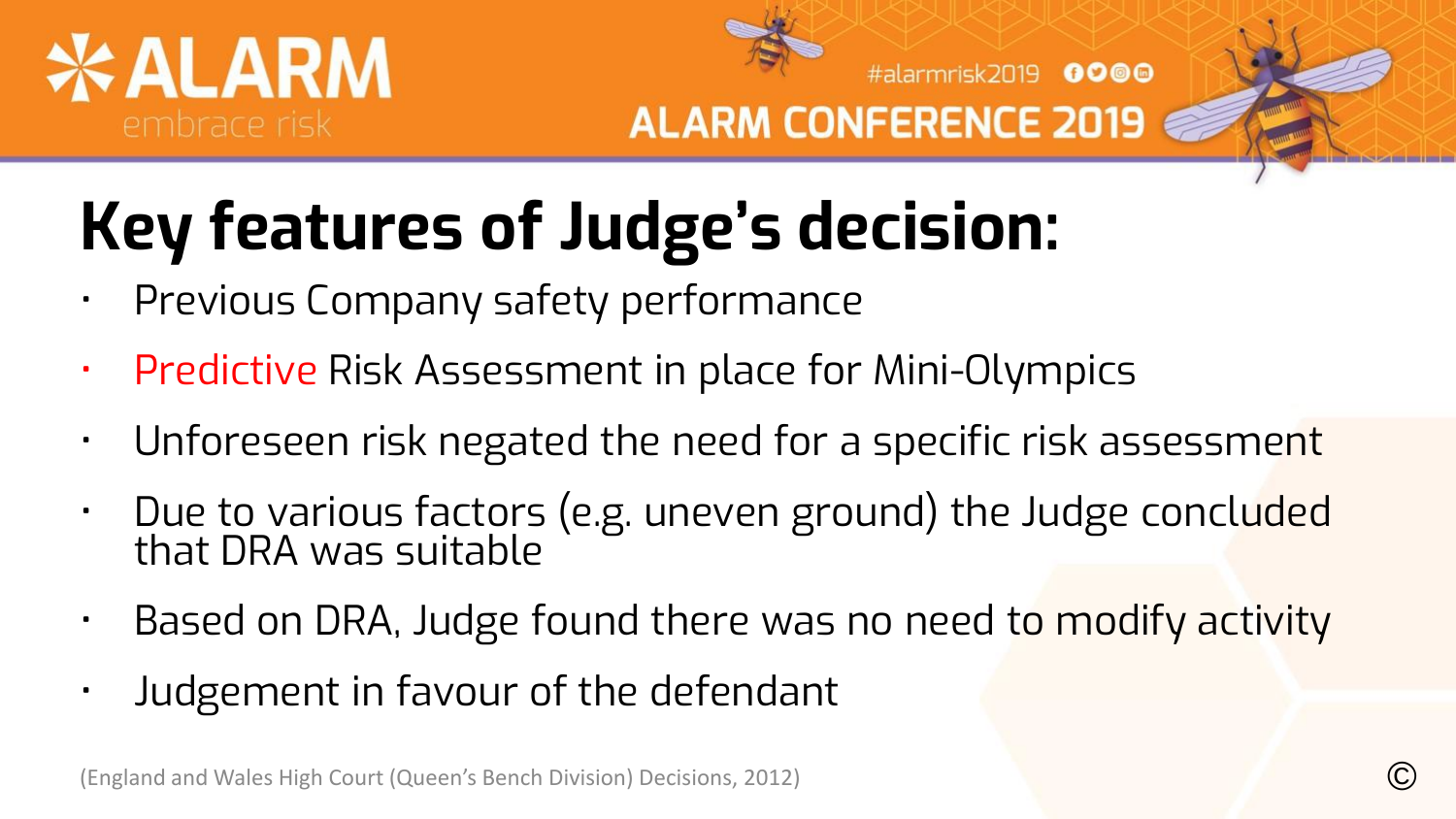

#alarmrisk2019 0000

### **Integrating Risk Management at all Organisational levels**

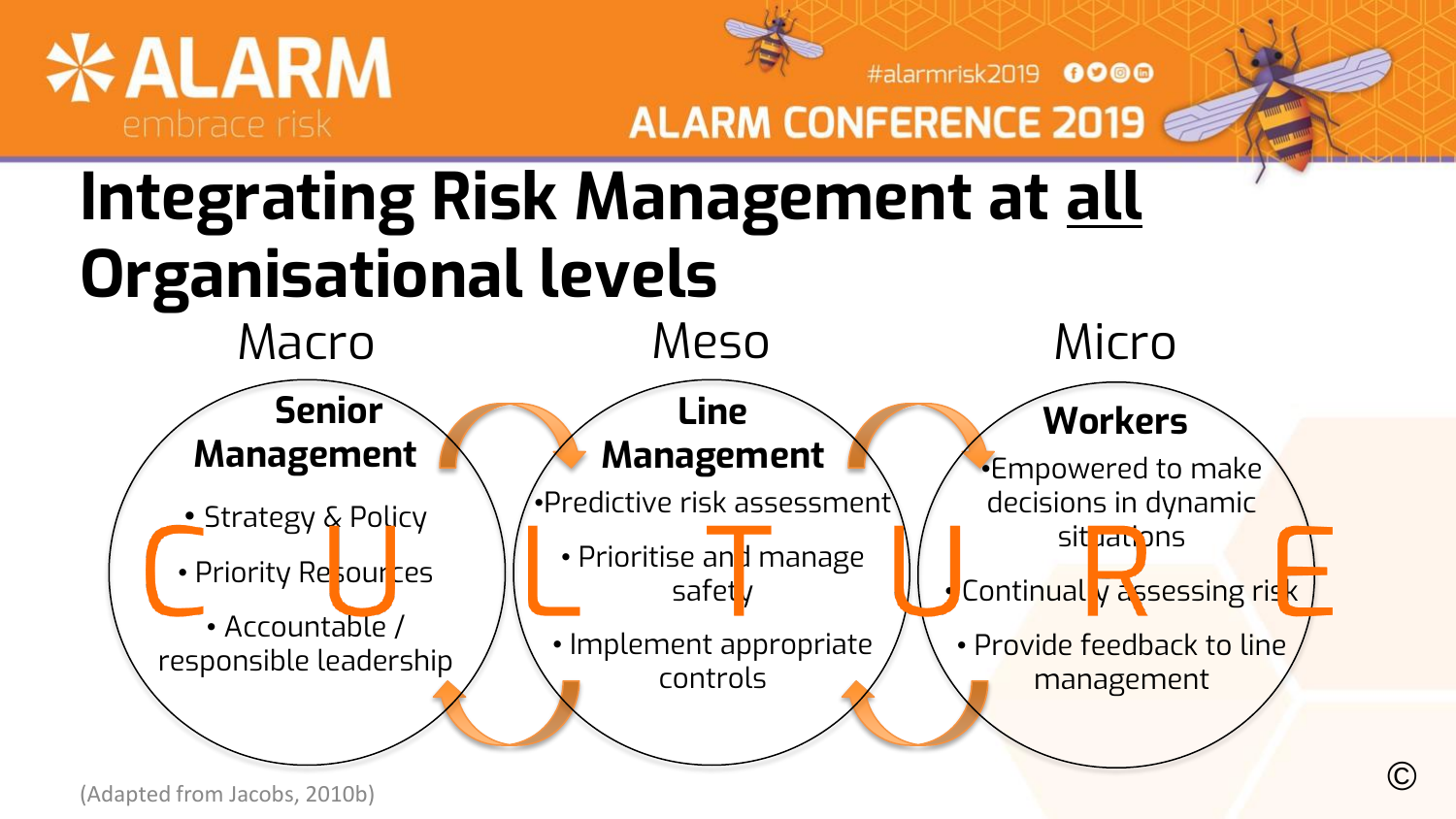



#alarmrisk2019 0000 **ALARM CONFERENCE 2019** 

### **Managing risk: in the operational environment**

- How much confidence is placed on predictive risk assessments?
- What are the behaviours and expectations of your staff?
- Is your process for risk assessment sensible and proportionate?
- How do you plan your activities?
- How do you ensure operational effectiveness?
- Reliant upon effective and integrated risk management system
- Requires a positive culture at macro-meso-micro levels ©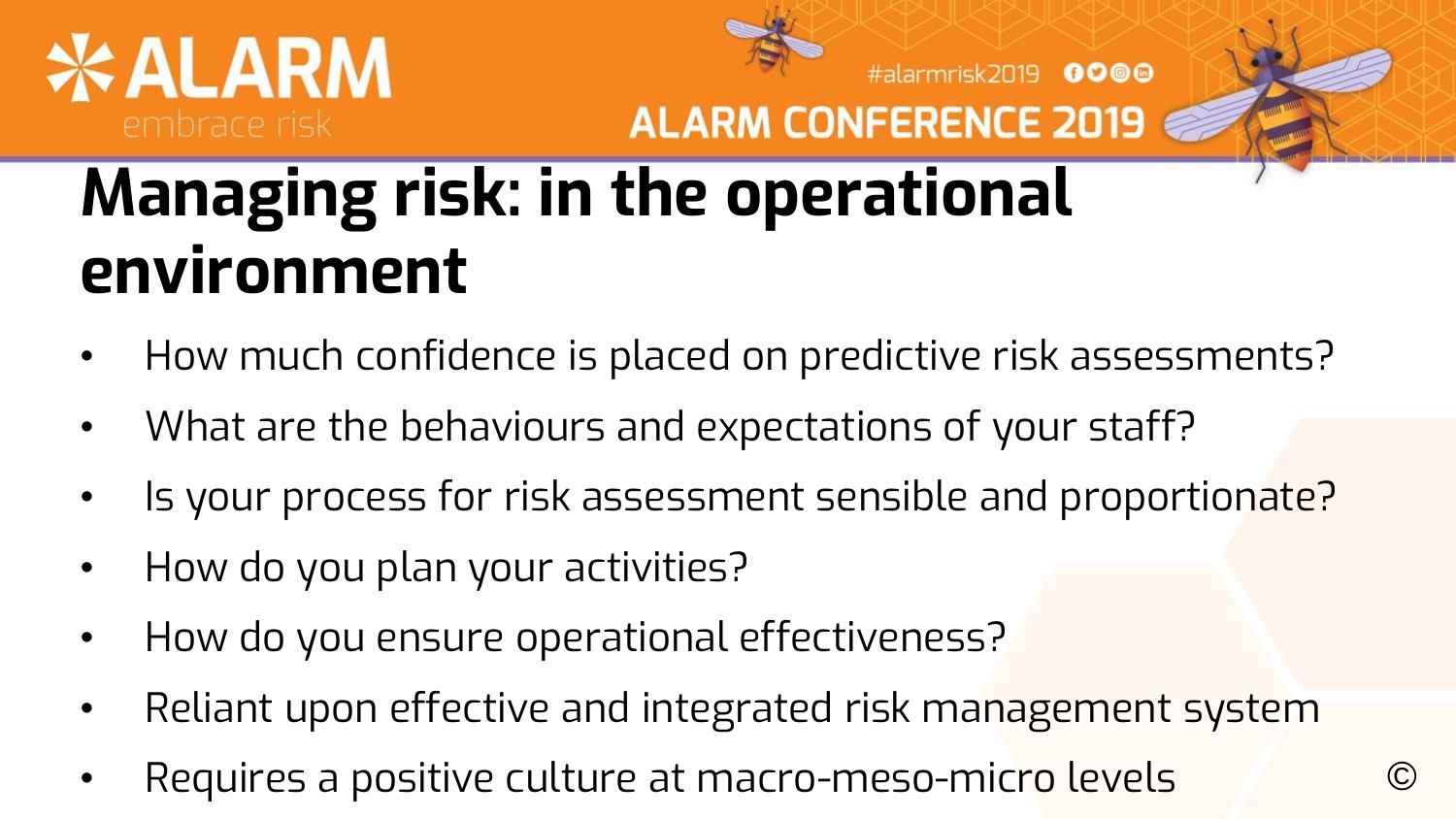



#alarmrisk2019 0000

### **What numbers comes next?**

# **2 4 8 ? ?**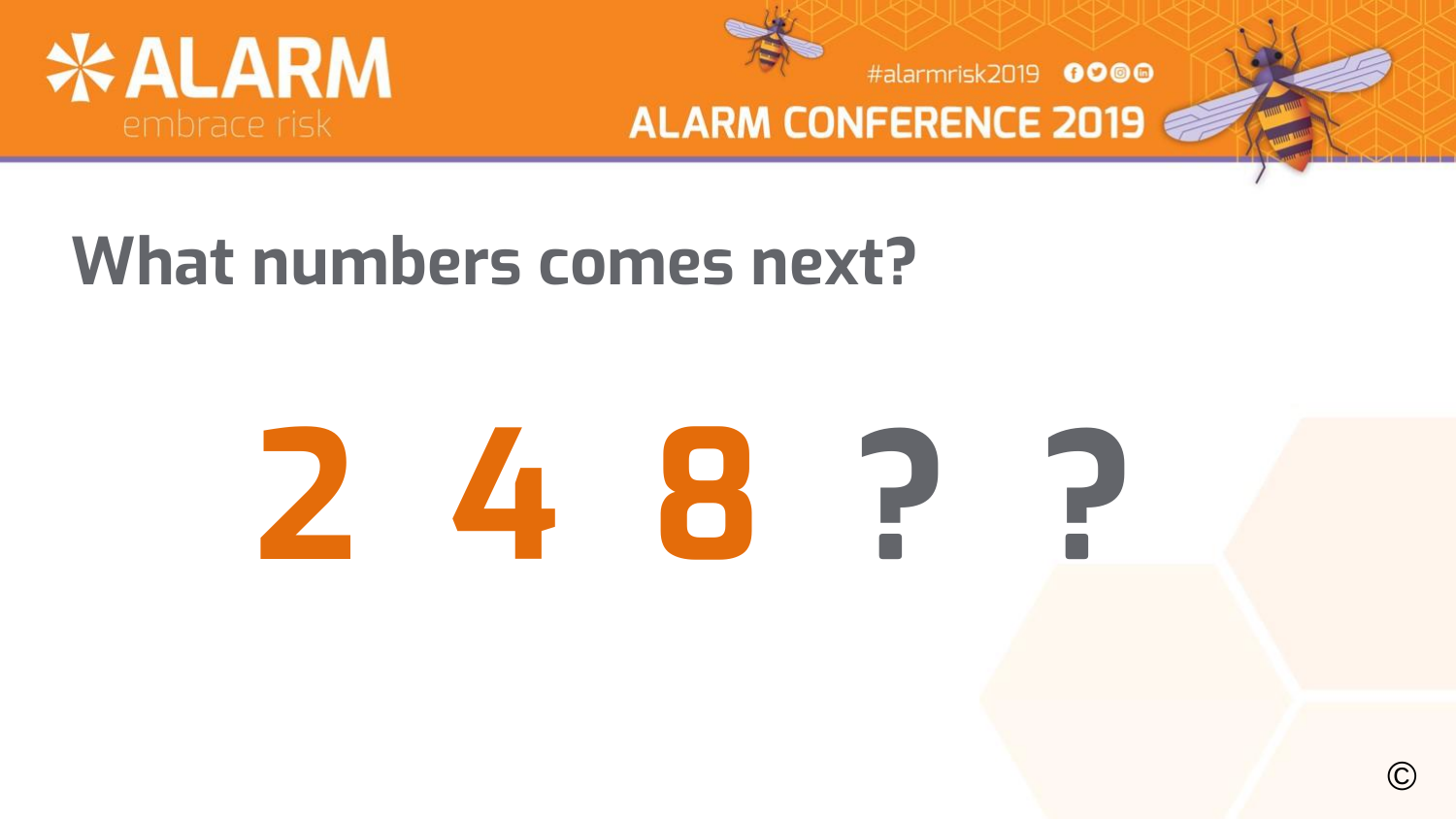

#alarmrisk2019 0000

### **Expect the unexpected**

# **2 4 8 16 17**

## **Think before you act!**

©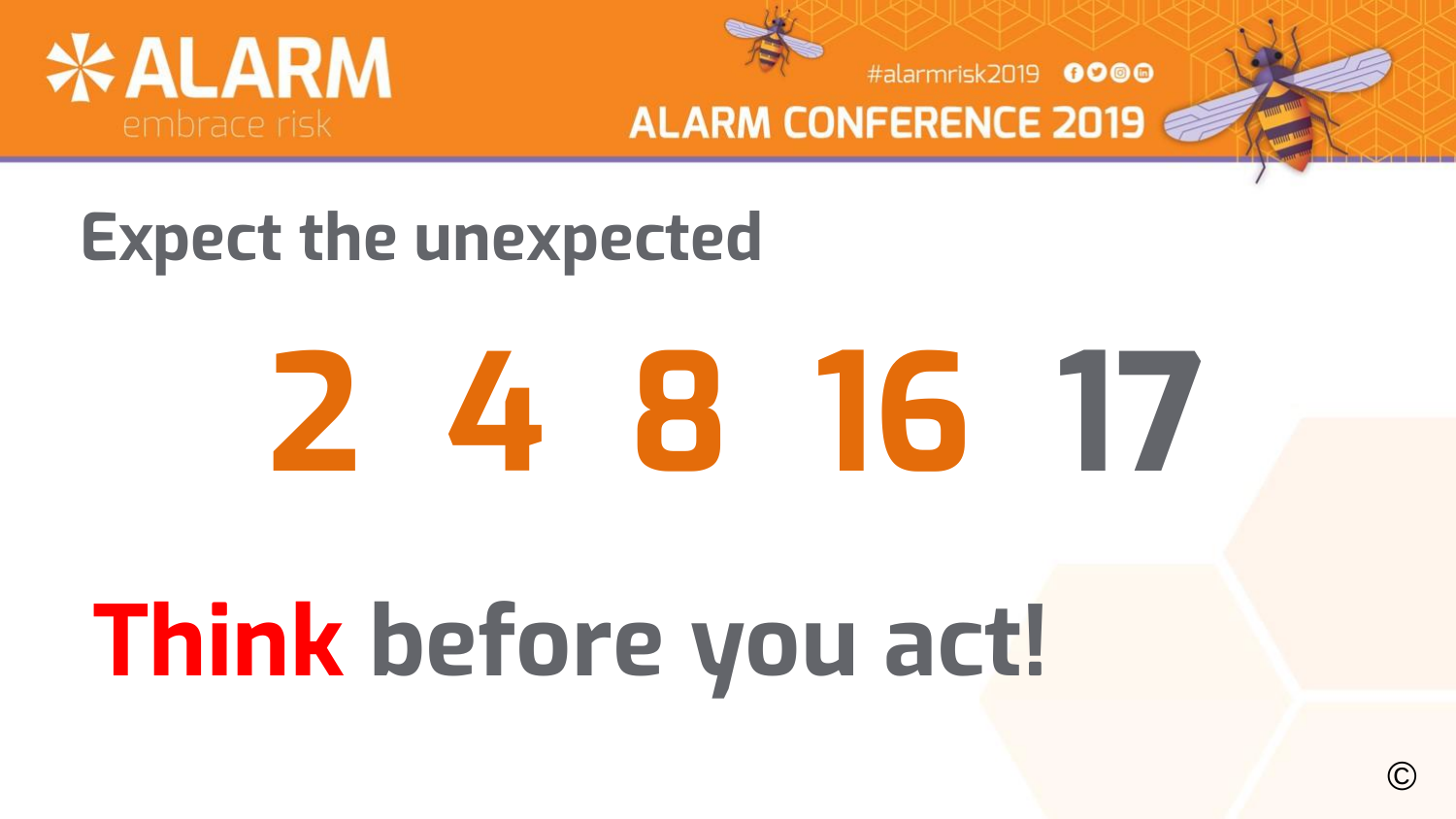

#alarmrisk2019 0000

## **Defining Organisational Core Values**

- Core values must be aligned to vision and goals
- What does your 'core values' say about risk?
- What messages do we transmit to our workforce in the field?
- Do staff understand the core values and expected behaviours?
- How can we avoid giving confusing messages?
- Good consistent behaviour requires assuring core values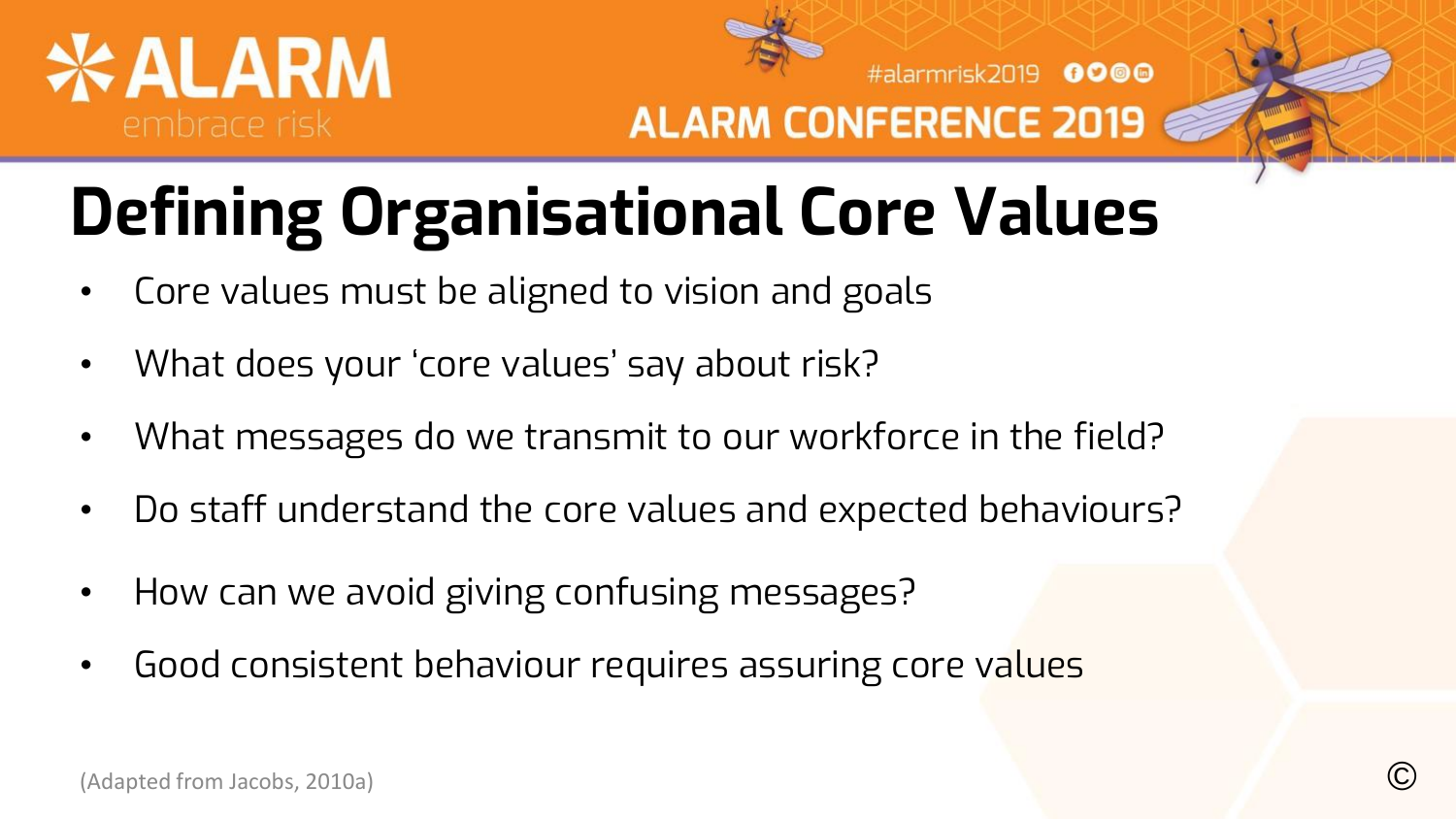



#alarmrisk2019 0000

### **Example of Core Values:**

*"We may risk our lives a lot, in a highly calculated manner, to protect saveable lives.*

*We may risk our lives a little, in a highly controlled manner, to protect saveable property.*

We will not risk our lives at all for lives or property that are *already lost."*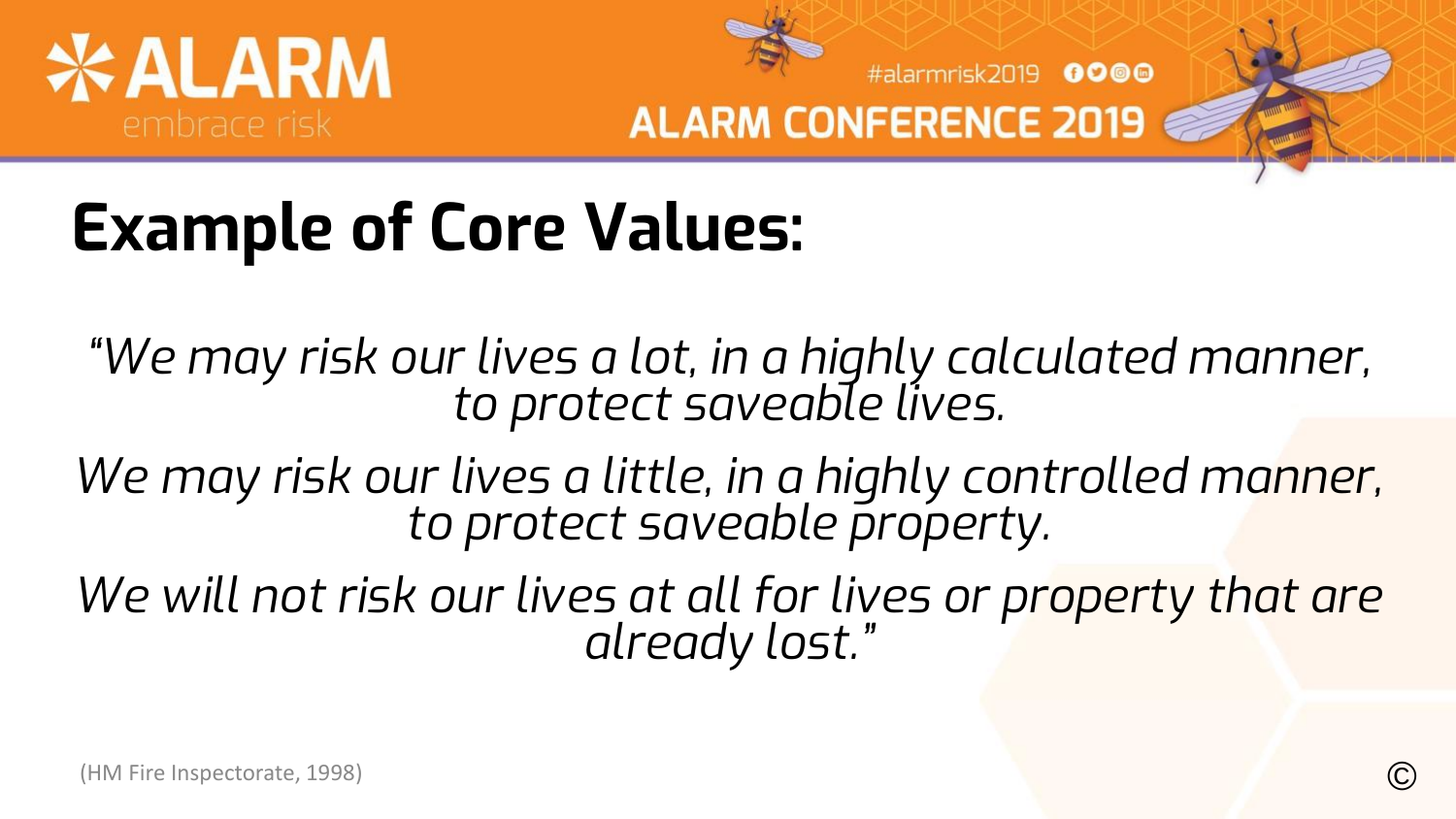



#alarmrisk2019 0000

**ALARM CONFERENCE 2019** 

### **Safe Person Concept**

### **Employer (duty holder) responsibilities**

- **Training**
- **Selection**
- Personal Protective Equipment
- Safe system of work
- **Supervision**
- **Instruction**
- Information

#### **Employee responsibilities**

- Able to recognise his/her abilities and limitations
	- Adaptable to changing circumstances
	- Self-disciplined to work within accepted systems of work
	- Vigilant for his/her own safety, colleagues & o<mark>thers</mark>
	- An effective member of a team
- Competent to perform tasks assigned  $\blacksquare$   $\blacksquare$   $\blacksquare$   $\blacksquare$   $\blacksquare$   $\blacksquare$   $\blacksquare$   $\blacksquare$   $\blacksquare$   $\blacksquare$   $\blacksquare$   $\blacksquare$   $\blacksquare$   $\blacksquare$   $\blacksquare$   $\blacksquare$   $\blacksquare$   $\blacksquare$   $\blacksquare$   $\blacksquare$   $\blacksquare$   $\blacksquare$   $\blacksquare$   $\blacksquare$   $\blacksquare$   $\blacksquare$   $\blacksquare$   $\blacksquare$   $\blacksquare$   $\blacksquare$   $\blacksquare$   $\blacks$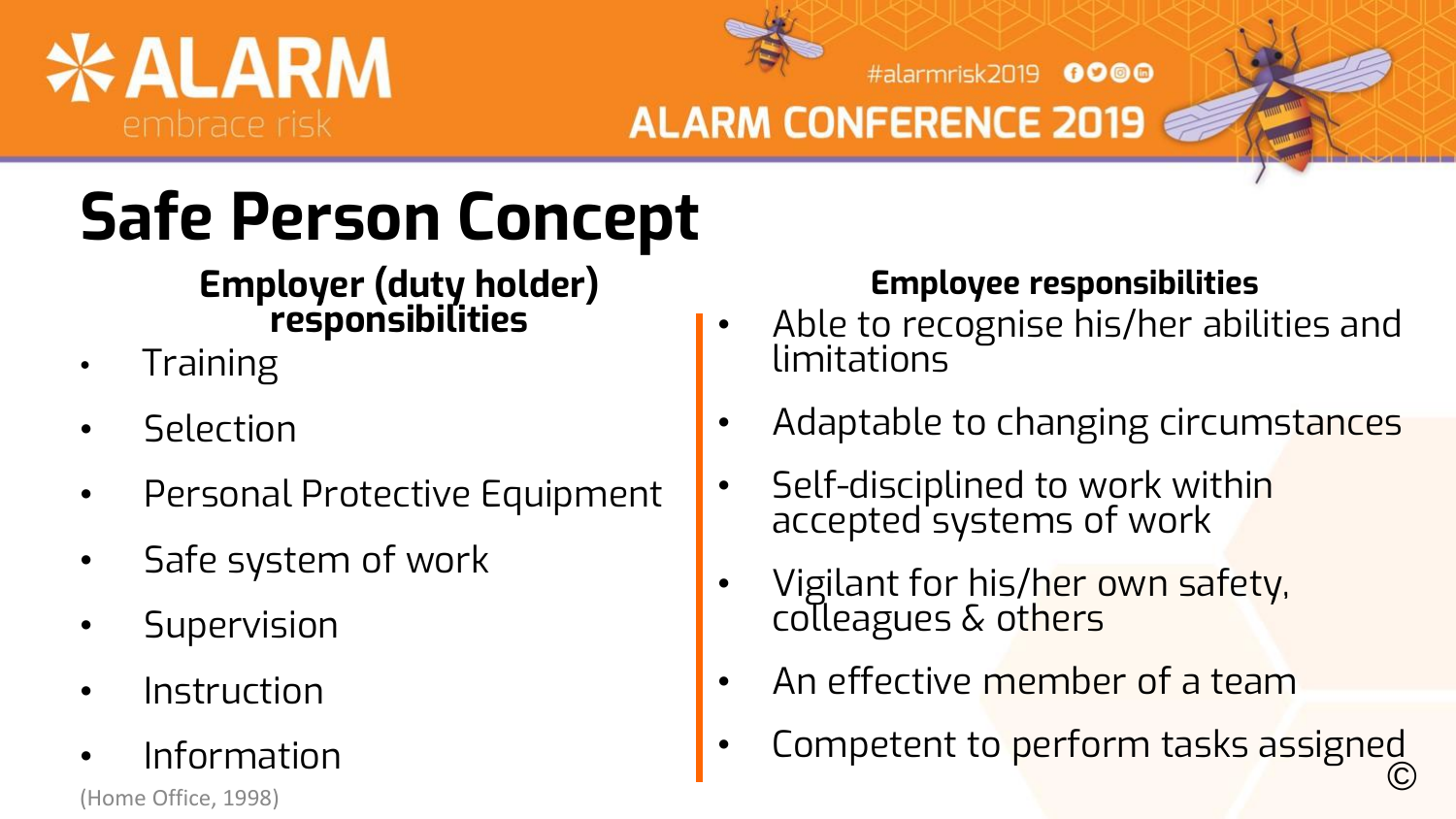

#alarmrisk2019 0000

### **The Role of Risk-Based Training**

- Holistic approach to Training
- Include bias awareness training such as; confirmation bias, representation bias, myside bias and hindsight bias
- Delivered by competent people with knowledge, understanding and application of predictive as well as dynamic risk assessment
- Integral part of Predictive Risk Assessment Training
- Training should reflect (*"sfarp"* ) the realism of the activity
- Training should be aligned to core value principles to illicit expected behaviours in the field

(Adapted from Jacobs, 2010b) **C**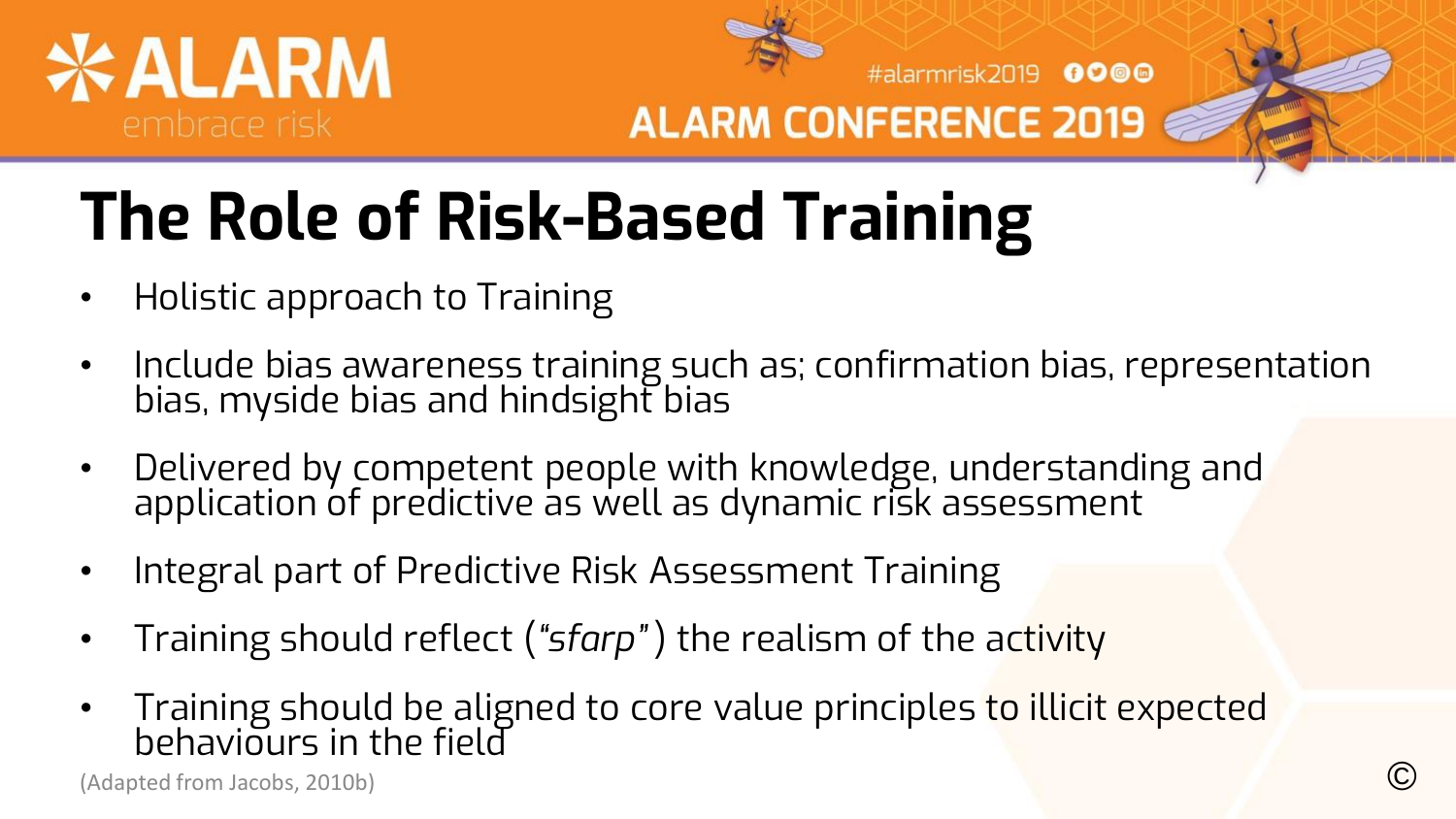

#alarmrisk2019 0000

### **Organisational Feedback & Learning**

- DRA provides the basis for learning
- Line Management should review 'predictive' risk assessment as an integral part of the process
- Debriefs need to be effective
- How do you ensure that there is effective decision evaluation and can demonstrate this?
- Ensure that you have up-to-date records before, during and after the activity?
- Effective communication  $\&$  dissemination of information is key (Jacobs, 2010a) Chemication & Gibbert Midtion of information is itey Continued by Continued by Continued by Co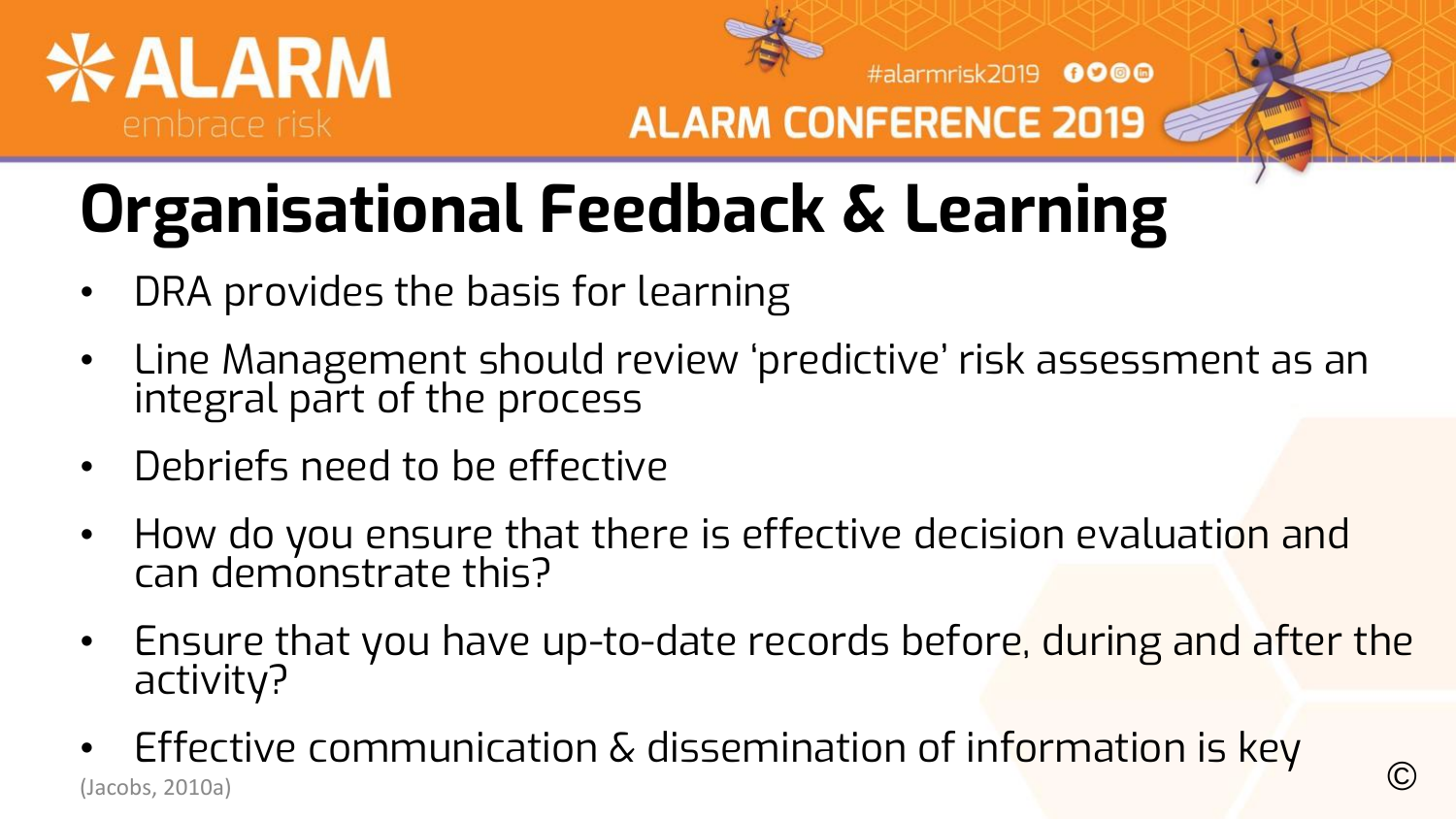



#alarmrisk2019 0000

## **Top Tips**

- DRA requires a positive Risk Management culture
- Integrated risk management structure and golden thread running through macro-meso-micro levels
- DRA objectives must be aligned to organisation strategy and core values
- Shared understanding of predictive risk assessment
- Training delivered by '**competent**' people
- Embedded system of debrief, feedback and learning
- Give training and greater accountability to line management in aive training and greater accodited<br>intigrity to three process.  $\bullet$  or the process of  $\bullet$  or the process.